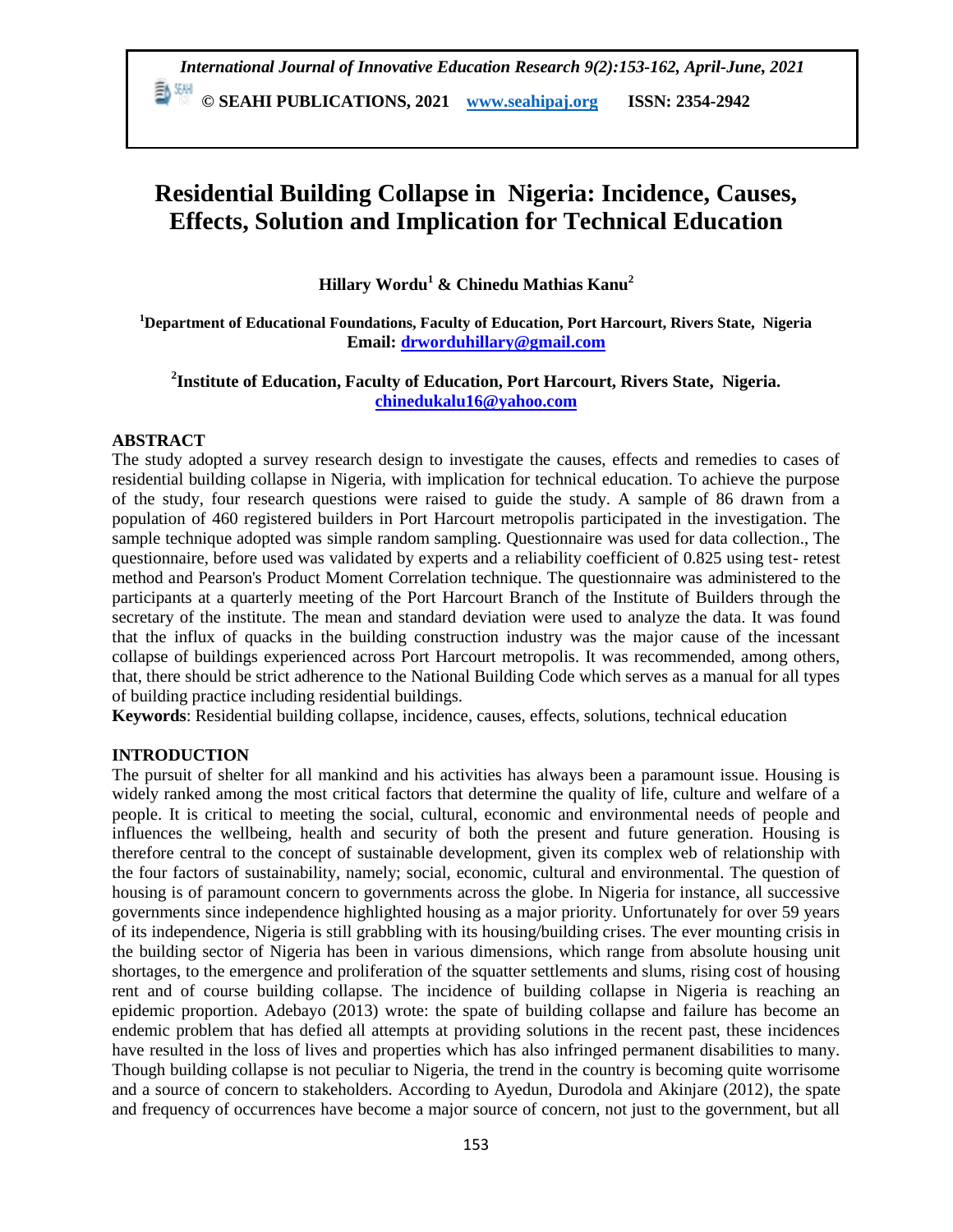meaning Nigerians especially to the stakeholders of the building industry as the magnitude of the incidents are becoming very unprecedented. That building collapse incidence is still regularly occurring despite the fact that there have been the increasing diffusion of technical and engineering knowledge over the years have brought to question whether these stake holders have critically examined the reasons, effects and solutions for building failures and the roles they can play or the strategies they can articulate that will help to ameliorate these incidences. Buildings are structures, which serve as shelter for man, his properties and activities. When properly planned, designed and erected, it gives desired satisfaction to the client or user. Some of the factors to be considered in measuring the standard of a building include durability, adequate stability to prevent its failure or discomfort to the users, resistance to weather, fire outbreak and other forms of accidents (Ikpo, 2006). The styles of building construction are constantly changing with the introduction of new materials, change in climate and techniques in construction. Consequently, the work involved in the design and construction stages of buildings are largely that of selecting materials, components and structures that will meet the expected building standards and aesthetics on economy basis. Several codes of practice universally accepted are available for the design and construction of buildings.

In 2006 the Federal Republic of Nigeria published the National Building Code which hitherto is undergoing review and in the process of being passed into law by the National Assembly of the Federal Republic of Nigeria in response to the number of cases of collapsed buildings recorded in the country. This has not yielded the desired result as most States in the country have not passed the Urban and Regional Planning Law to make the National Building Code operational in their respective States. Building code is a set of legal requirements of which the purpose is to promote good practice in the design, construction and maintenance of buildings, in the interest of health, safety and welfare of people who use the buildings. The code sets out basic requirements for design and construction of buildings which represents a code of good building practice (Obiegbu, 2006).

The sophisticated nature and complexity in modern building designs introduced various lines of risks in building development process instead of eliminating or removing them. These new designs and technology associated with different types of risks could lead to building failures, abandonments outright collapses. Previous researches show that there were sharp increase in the reported cases of building collapse in Nigeria in the years 1985, 1995, 1999, and 2005, and also suggests an upward trend in the number of cases of building collapse in the year 2010. The Council of Registered Builders of Nigeria (CORBON) identified 104 incidences of building collapse based on available records in Nigeria spanning from 1974 – 2016. These observations are astonishing and most worrying.

In order to tackle the cases of building collapse and the associated risks, the Nigerian government at different periods made Laws to guide the building development to curb the menace and risks associated with building collapse. Adebola, Gambo, Ankeli and Daniel (2016) carried out analysis and evaluation of the death rate involved in 47 reported cases of building collapse verified between 2000 and 2020 and over 300 deaths were recorded for Lagos, Abuja and Port Harcourt which are the three major urban centers with high rate of casualties. Ayeni and Adedeji (2015) and Babalola (2015) noted that every aspect of building planning process from the architectural design through the electrical, structural, mechanical engineering, construction and maintenance require proper supervision and quality inputs by professionals in the construction industry.

Fadamiro (2002) defined building as "an enclosure for spaces designed for specific use, meant to control local climate, distribute services and evacuate waste". Buildings can be further defined as structural entities capable of securing self by transmitting weights to the ground. More so, buildings are defined "as structures for human activities, which must be safe for the occupants"(Odulami, 2002). However, these same buildings have been posing threats and dangers to people either during or after construction as a result of its collapse. Collapse as a whole occurs when part or whole body of a structure fails and suddenly gives way. The structure, as a result of this failure, could not meet the purpose for which it was meant for. Building collapse is an extreme case of building failure. It means the super-structure crashes down totally or partially (Arilesere, 2002). For over three decades, Nigeria has experienced frequent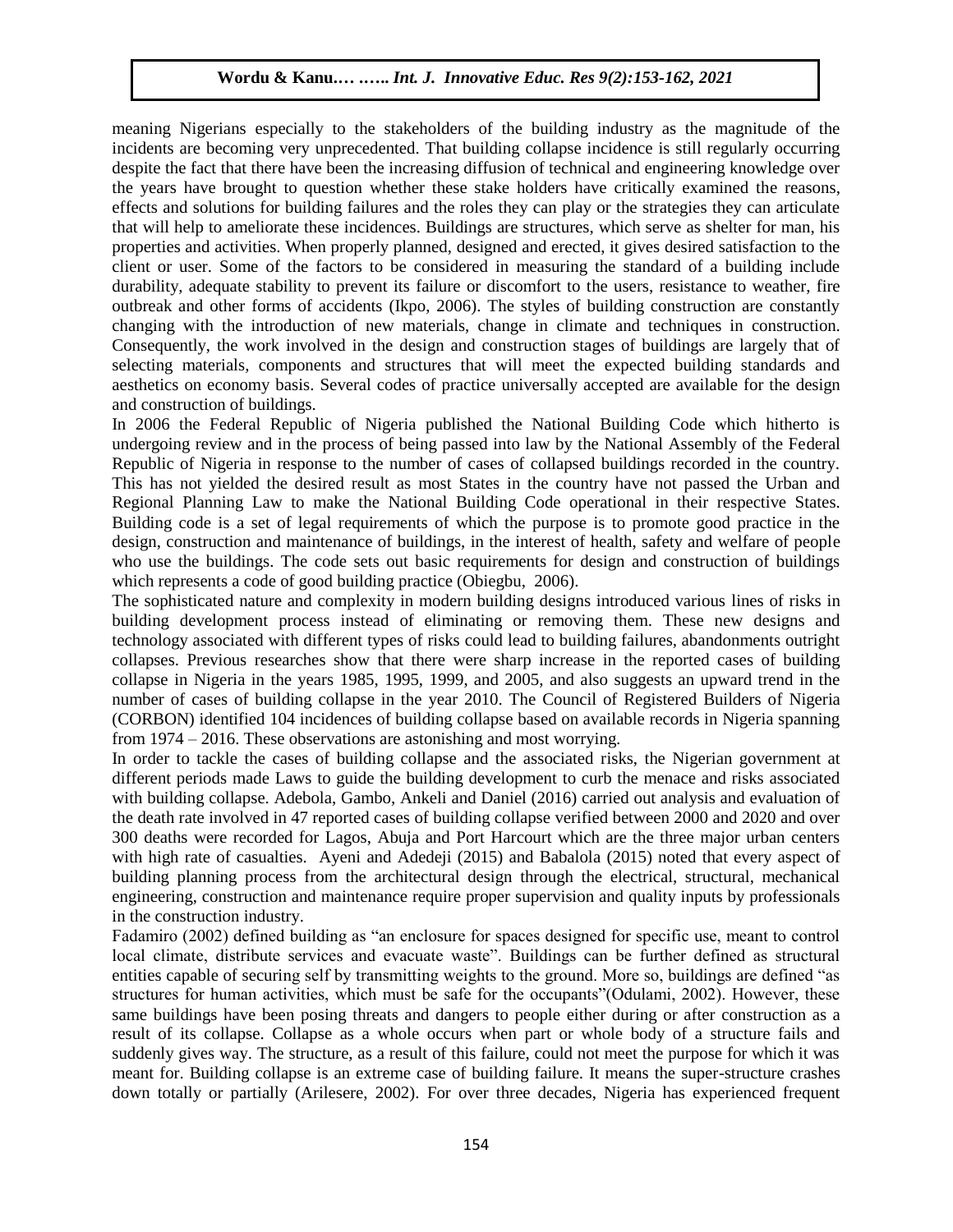building failure and collapse; 64 buildings were reported collapsed between 1974 and 2011 with fatality of about 300. Amongst the recent building collapse was a church pavilion collapse in Uyo, Akwa Ibom State which claimed about 200 lives on  $10<sup>th</sup>$  December, 2016. Investigations are ongoing to ascertain the main causes of such failures and find a solution to them. However, not much has been achieved in tackling this kind of menace.

Many studies has been carried out and various workshops organized in major cities of the country by various bodies, government agencies and institutions in order to look into causes of the incidence of building collapse in Nigeria. however none has been able to come out with how each of the determined factors directly lead to building collapse in the country. The study is aimed at identifying the cases of building collapses across Nigeria, examining the causes, considering the effects with a view of proffering a lasting solution.

#### **Statement of the Problem**

Building collapse is a situation where building which has been completed and occupied, completed but not occupied or under construction crashes down on its own due to the action or inaction of person or due to natural events like earthquake, storm, flooding, tsunami or wildfire (Olufemi, 2018). It is a defect or imperfection, which occurs when the imposed load on a building exceeds the moment of resistance. The degree of building collapse can therefore be related to the extent of deviation from the building designs and specifications which in most cases, represents the acceptable standards within the neighborhood, locality, State or Country (Ikpo, 2018). The menace of building collapse have become a major source of concern to all stakeholders of the building industry as it has resulted to numerous loss of lives and properties especially in the last two decades which has made building occupants loose trust in the building industry as well as the technical education sector which turns out the tradesmen and craftsmen for building industry. This topic has been a trending topic in recent years as the incidences of building collapse keep skyrocketing and as such a whole lot of studies have been carried out on this topic and coincidentally their findings have not been far from each other. Mansur Hamma-adama and Tahar Kouider (2020) found out that poor (substandard) building materials remain a major cause of building collapse. They also discovered that the civil/structural engineer is solemnly associated with the components of buildings that leads to collapse and as such maximum attention should be channeled to that sector to put an end to the unpalatable trend of building collapse. Chendo and Obi (2015), in their research on this topic, recommended proper planning, supervision and monitoring by policy makers to ensure that all buildings are constructed according to design specification, professionals in the construction industry should maintain their integrity and professional ethics, the need for periodic public awareness campaign through electronic and print media to sensitize the public on the advantages of using professionals as a means of realizing safe buildings, soil investigation, material tests and environmental impacts assessment (E.I.A) should be made compulsory for all institutional, industrial and commercial buildings. Odeyemi Samson and Abdulwahab (2019) recommended that all stake holders in the building industry should adhere strictly to the building code as its negligence was a major contributor to collapse of buildings in Nigeria in addition to the fact that the regulatory bodies e.g. COREN, CORBON ARCON etc don't organize enough workshops to forestall the menace of building collapse. All these findings are pertinent towards curbing the spate of building collapse but very little have been done on the impact of technical education on building collapse as many feel it may be insignificant, but in reality, it may be the final piece in the jigsaw towards addressing this unwanted incidence. This has been a major source of worry to the researcher forming the basis of this study to identify incidences, causes, effects and probable solutions to incessant collapse of residential buildings in Nigeria.

## **Purpose of the Study**

The purpose of the study is to investigate the cases of building collapses in Nigeria.

The objectives are as follows;

1. To identify the causes of building collapse in Port Harcourt Metropolis in Nigeria.

2. To identify the effects of building collapse on the construction stakeholders in Port Harcourt Metropolis in Nigeria.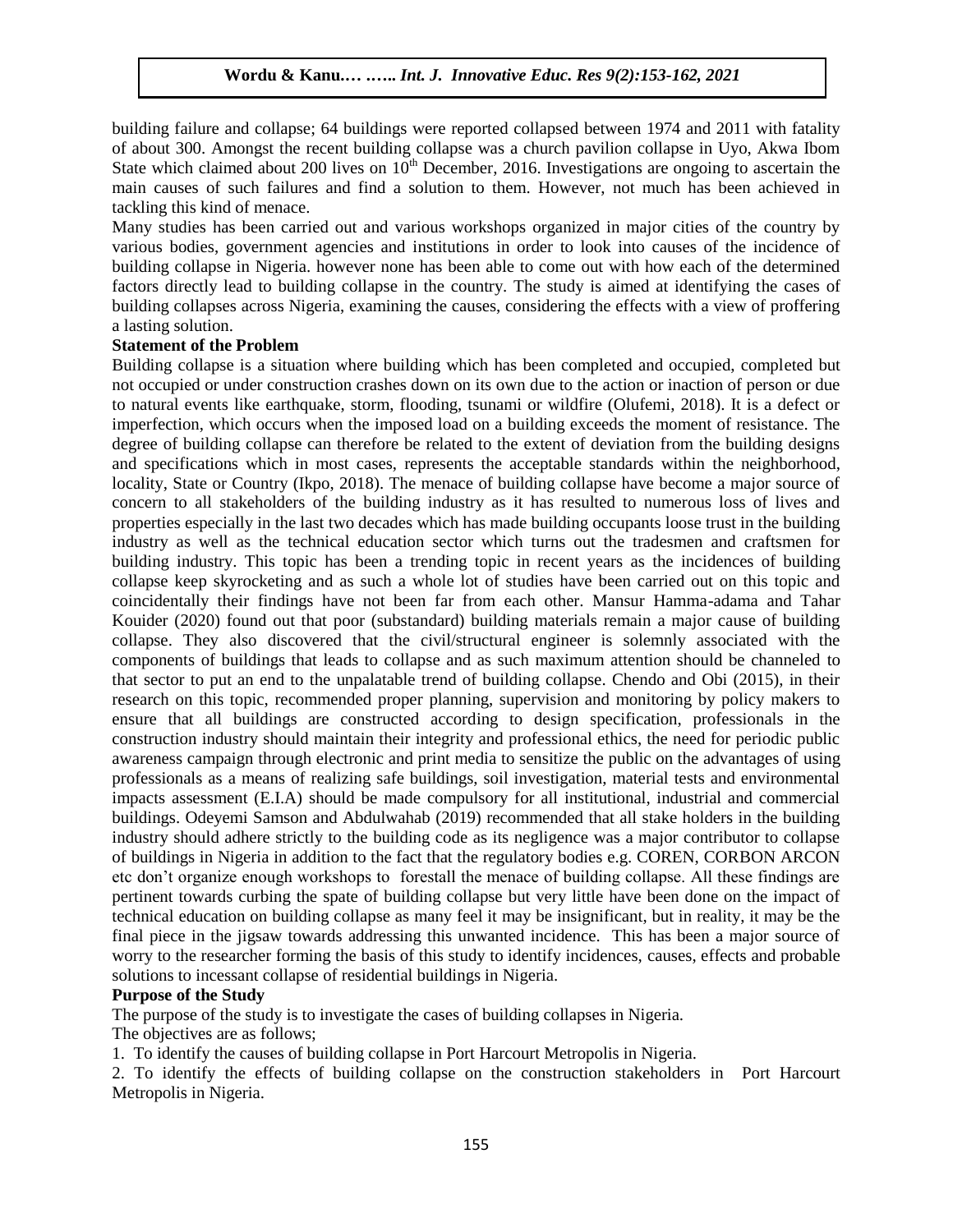- 3. To identify the remedial measures to incidents of building collapse in Port Harcourt Metropolis in Nigeria.
- 4 To identify the implications of building collapse to technology education in Port Harcourt metropolis in Nigeria

## **Research Questions**

The following research questions have been provided to guide the study:

1 What are the causes of building collapse in Port Harcourt metropolis in Nigeria?

2. What are the effects of building collapse on the construction stakeholders in Port Harcourt metropolis in Nigeria?

3. What are the remedial measures to reduce incidents of building collapse in Port Harcourt metropolis in Nigeria?

4. What are the implications of building collapse to technical education in Port Harcourt metropolis in Nigeria?

# **METHOD AND MATERIALS**

The study adopted descriptive survey research design to investigate the causes of building Collapses in the city of Port Harcourt, Rivers State Nigeria. The population of the study was 420 registered builders. The builders comprised building contractors, civil engineers and teachers in vocational and technology education. Out of this number, a sample of 86 was drawn, using simple random sampling technique.

The instrument used for data collection was of the structured format and interviewed. The structured questionnaire was a modified Likert type of the four point scale of Strongly Agreed (SA) 4 points, Agree (A) 3 points, Disagree (D) 2 points and Strongly Disagree (SD) 1 point. The instrument was validated by three experts the Departments of Civil Engineering, Vocational and Technology Education and Statistics at the Rivers State University. To confer reliability of the questionnaire, test-retest method was used. To do this, 30 copies of the questionnaire were administered twice to an equivalent group whose members were drawn from outside the target sample. The two sets of scores which were administered and collected at an interval two weeks were computed using the Pearson's Product Moment Correlation. A reliability coefficient of 0.825 was calculated, which was considered a high reliability.

The questionnaire was administered to the participants at the Quarterly General Meeting of the Nigerian Institute of Builders, Port Harcourt Branch through the secretary of the institute. The research questions were answered using mean and standard deviation, while the hypotheses were tested using Z-test at 5% level of significance.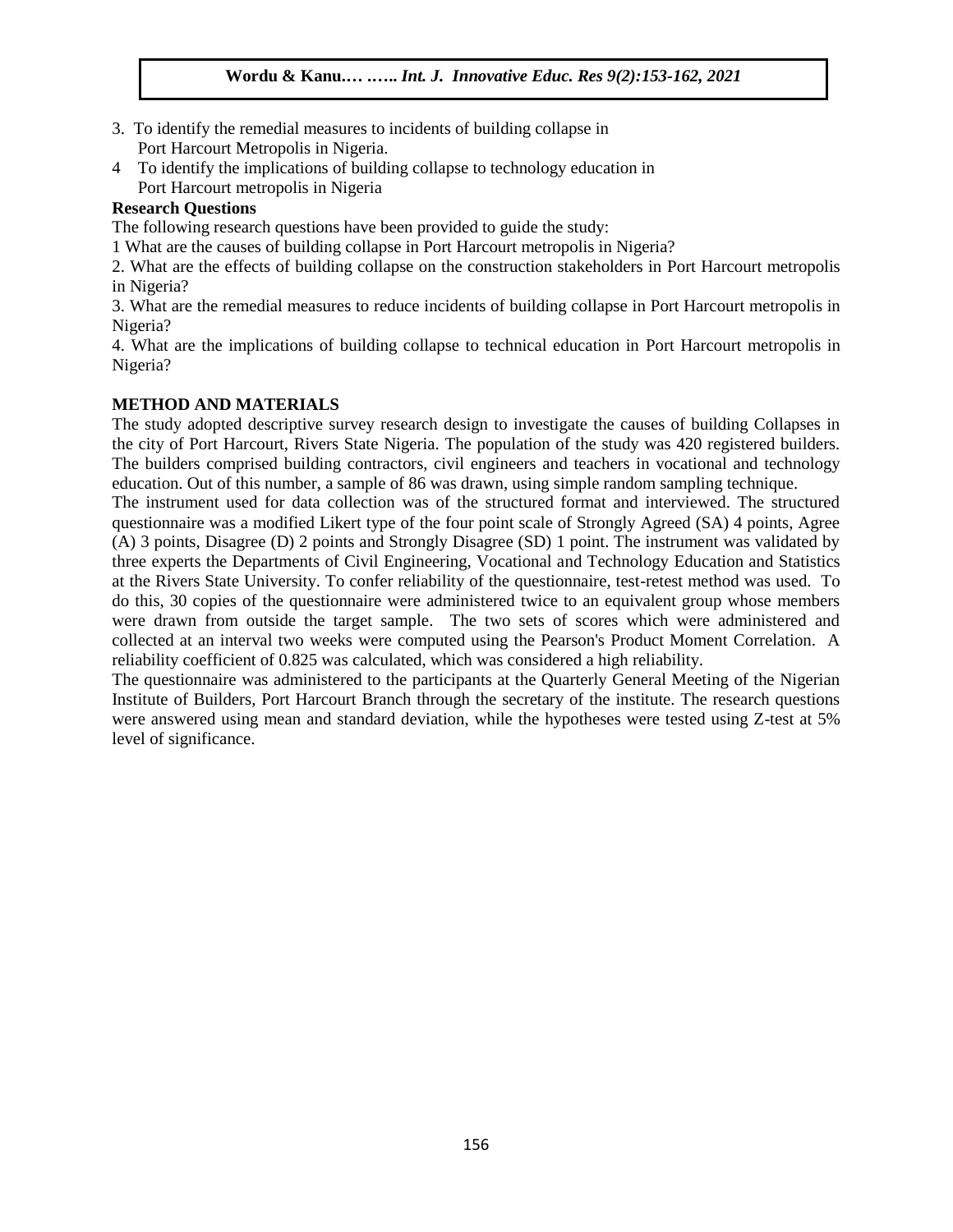#### **RESULTS**

**Research question 1**: *What are the causes of building collapse in Port Harcourt metropolis in Nigeria?*

| Table 1: mean rating and standard deviation on the causes of building collapse in Port Harcourt |  |  |
|-------------------------------------------------------------------------------------------------|--|--|
| metropolis in Nigeria.                                                                          |  |  |

| <b>Item</b> | <b>Rated</b>                              | $\mathbf N$ | X    | SD    | <b>Remark</b> |
|-------------|-------------------------------------------|-------------|------|-------|---------------|
| 1.          | Poor architectural and structural designs | 325         | 3.82 | 0.043 | Accept        |
| 2.          | Poor construction method                  | 370         | 4.53 | 0.055 | Accept        |
| 3.          | Unstable soil                             | 382         | 4.65 | 0.057 | Accept        |
| 4.          | Poor maintenance culture                  | 360         | 4.23 | 0.049 | Accept        |
| 5.          | Natural disasters                         | 420         | 3.82 | 0.063 | Accept        |
| 6.          | Use of unskilled artisans/craftsmen       | 380         | 4.74 | 0.056 | Accept        |
| 7.          | Substandard/inferior materials            | 405         | 4.77 | 0.060 | Accept        |
| 8.          | Overloading of buildings                  | 370         | 4.35 | 0.051 | Accept        |
| 9.          | Vibration from nearby activities          | 403         | 4.59 | 0.059 | Accept        |
| 10.         | Rise in water table level                 | 325         | 4.94 | 0.043 | Accept        |
| 11.         | Exceeding of lifespan of the structure    | 335         | 3.94 | 0.045 | Accept        |
|             | <b>Grand mean</b>                         | 370         | 4.40 | 0.048 | Accept        |

Source: field survey, January, 2021 N=86 Respondents

**Table 1** shows that with a grand mean of ( $X = 4.40$ ), which is higher than the criterion mean ( $X = 2.50$ ), the respondents generally agreed that building collapse were caused by all the eleven factors presented in the questionnaire.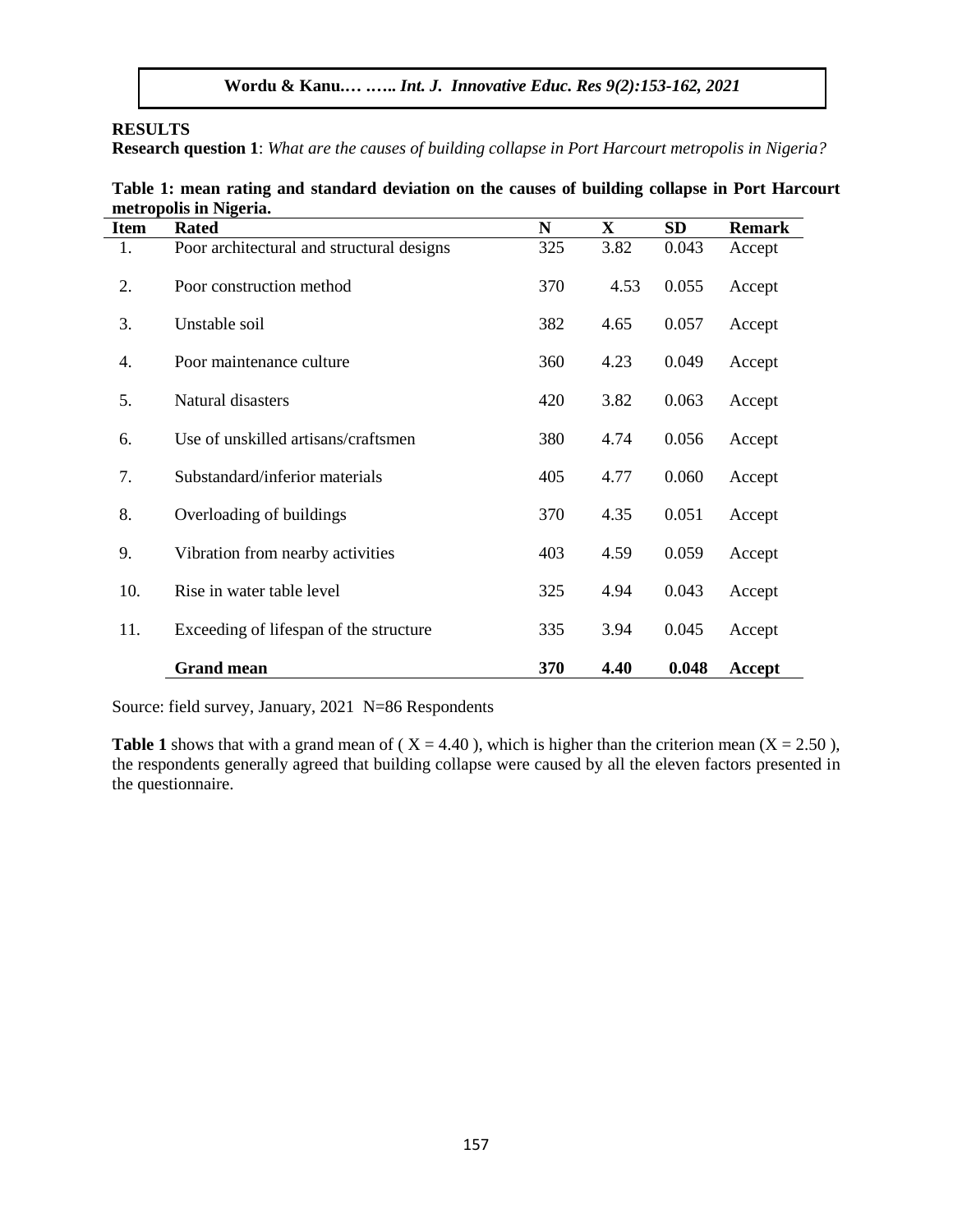**Research question 2**: *What are the effects of building collapse in Port Harcourt metropolis in Nigeria?*

| <b>Item</b> | <b>Rated</b>                                             | $\mathbf N$ | $\overline{\mathbf{X}}$ | SD    | <b>Remark</b> |
|-------------|----------------------------------------------------------|-------------|-------------------------|-------|---------------|
| 1.          | Loss of lives                                            | 340         | 4.00                    | 0.046 | Accept        |
| 2.          | Loss of materials and capital investments                | 383         | 4.51                    | 0.054 | Accept        |
| 3.          | Impromptu(unplanned) relocation                          | 395         | 4.65                    | 0.057 | Accept        |
| 4.          | Displacement of families                                 | 389         | 4.58                    | 0.056 | Accept        |
| 5.          | Litigations and series of court proceedings              | 335         | 3.94                    | 0.045 | Accept        |
| 6.          | Confiscation of license of professionals<br>involved     | 370         | 4.35                    | 0.051 | Accept        |
| 7.          | Psychological disorder of survivors                      | 382         | 4.49                    | 0.054 | Accept        |
| 8.          | Loss of self-confidence of the builder                   | 405         | 4.76                    | 0.060 | Accept        |
| 9.          | Lynching of builder or team member in<br>volatile        | 365         | 4.29                    | .050  | Accept        |
| 10.         | Total economic loss to both client and<br>contract       | 410         | 4.82                    | 0.061 | Accept        |
| 11.         | Traumatic torture throughout lifetime of<br>most victims | 342         | 4.02                    | 0.046 | Accept        |
|             | <b>Grand mean</b>                                        | 374         | 4.40                    | 0.053 | Accept        |

**Table 2: Mean ratings and standard deviations of the effects of building collapse within Port Harcourt metropolis in Nigeria.**

Source: field survey, January, 2021 N=86 respondents

Table 2 above shows that with a grand mean of ( $X = 4.40$ ), which is higher than the criterion mean (X)  $= 2.50$ ), the respondents totally agreed each of the eleven items were the effects of building collapse within Port Harcourt metropolis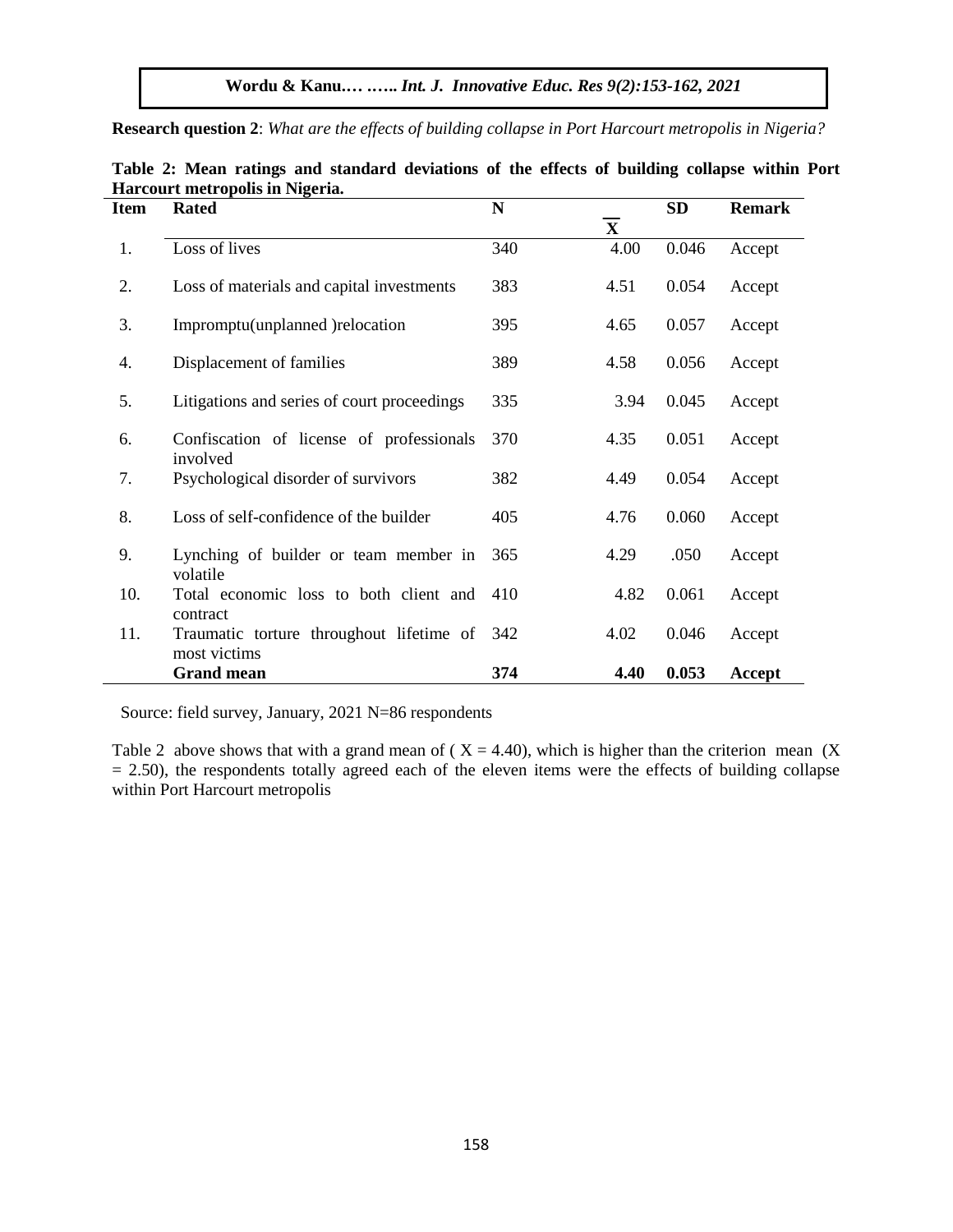**Research question 3:** *What are the implications of building collapse to technical education within Port Harcourt metropolis in Nigeria?*

| <b>Item</b>       | <b>Rated</b>                                                                | N    |             | <b>SD</b> | <b>Remark</b> |
|-------------------|-----------------------------------------------------------------------------|------|-------------|-----------|---------------|
|                   |                                                                             |      | $\mathbf X$ |           |               |
| 1.                | Loss of public trust in the technical education<br>sector                   | 373  | 4.39        | 0.045     | Accept        |
| 2.                | Reduces the value/relevance of the Technical<br>education                   | 382  | 4.49        | 0.054     | Accept        |
| 3.                | Call for major reviews in the Certification of 359<br>graduates             |      | 4.22        | 0.049     | Accept        |
| 4.                | Results to polarity in opinion of stakeholders                              | 303  | 3.56        | 0.039     | Accept        |
| 5.                | Invites review in the curriculum of technical<br>Education                  | 347  | 4.08        | 0.047     | Accept        |
| 6.                | Expensive investigation on certain collapses                                | 384  | 4.52        | 0.055     | Accept        |
| 7.                | Overhaul of technology education Policies in the<br>state affected          | 346  | 4.07        | 0.047     | Accept        |
| 8.                | Loss of jobs to trainers of defaulting contractors                          | 367  | 4.32        | 0.051     | Accept        |
| 9.                | Call for stronger collaboration between Technical<br>Education and industry | 335  | 3.94        | 0.045     | Accept        |
| 10.               | Engaging expatriates into the sector if local<br>remedy persists            | 349  | 4.11        | 0.047     | Accept        |
| <b>Grand mean</b> |                                                                             | 3.55 | 4.17        | 0.048     | Accept        |

**Table 3 : Mean ratings and standard deviations of the implications of building collapse to technical education within Port Harcourt metropolis in Nigeria.** 

Source: field survey January, 2021.  $N = 46$  Respondents

Table 3 above shows that with a grand mean of ( $X = 4.17$ ), which is higher than the criterion mean ( $X =$ 2.50) the respondents agreed with the ten implications of building collapse for technical education within Port Harcourt metropolis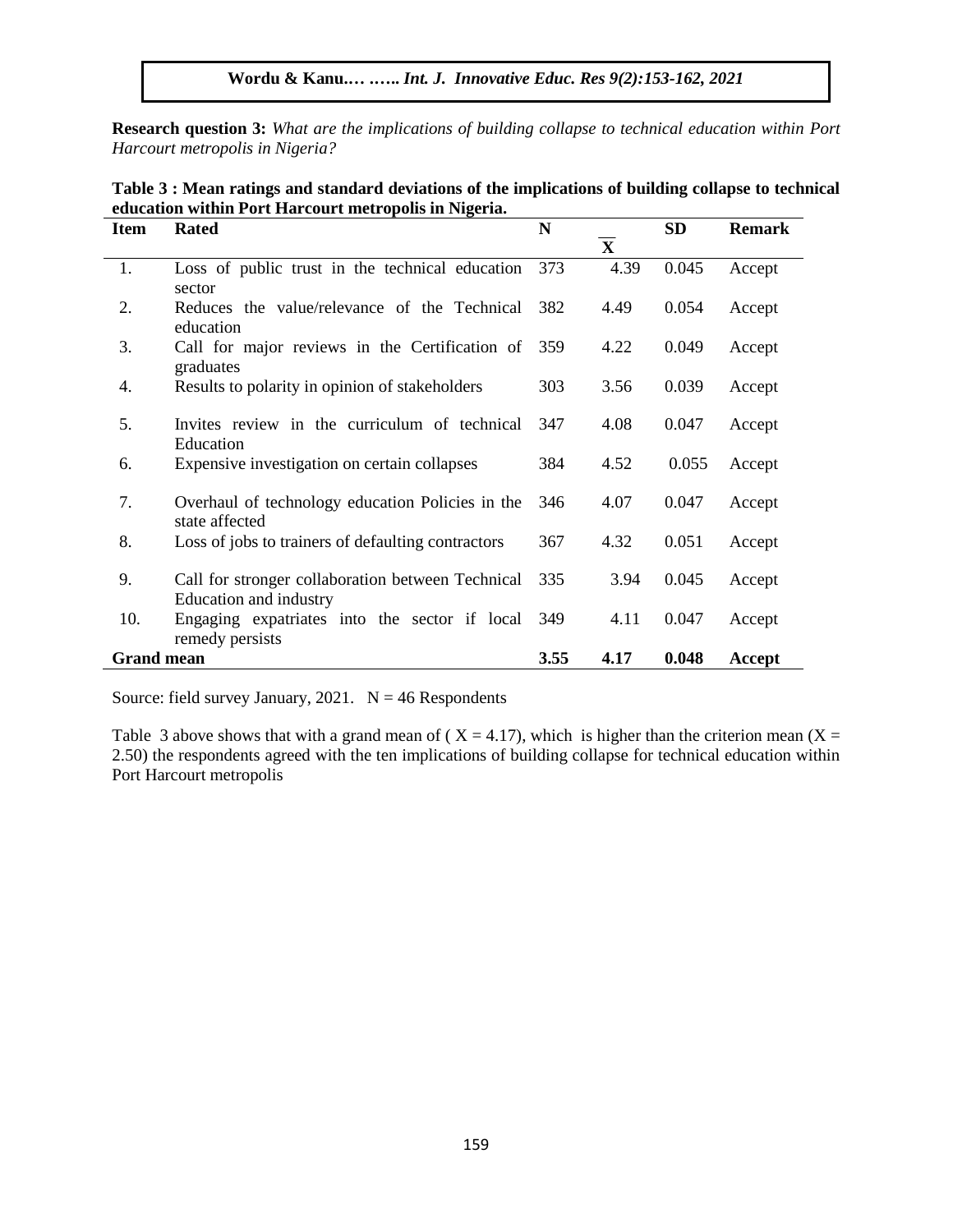**Research question 4**: *What are the remedial measures or approaches to building collapse within Port Harcourt metropolis in Nigeria?*

| <b>Building Collapse within Port Harcourt Metropolis in Nigeria</b> |                                                                |     |                         |           |               |
|---------------------------------------------------------------------|----------------------------------------------------------------|-----|-------------------------|-----------|---------------|
| <b>Item</b>                                                         | <b>Rated</b>                                                   | N   |                         | <b>SD</b> | <b>Remark</b> |
|                                                                     |                                                                |     | $\overline{\mathbf{X}}$ |           |               |
| 1.                                                                  | Strict adherence to building code                              | 401 | 4.72                    | 0.059     | Accept        |
| 2.                                                                  | Severe punishment to defaulters                                | 365 | 4.29                    | 0.050     | Accept        |
| 3.                                                                  | Absolute revamp in the technology education<br>sector          | 336 | 3.95                    | 0.045     | Accept        |
| 4.                                                                  | Abolition of quackery by means of efficient task<br>force      | 415 | 4.88                    | 0.062     | Accept        |
| 5.                                                                  | Intensified publicity by professional bodies                   | 387 | 4.55                    | 0.055     | Accept        |
| 6.                                                                  | Actual engagement of professionals by clients                  | 405 | 4.76                    | 0.060     | Accept        |
| 7.                                                                  | Use of specifications in terms of materials and<br>method      | 381 | 4.48                    | 0.054     | Accept        |
| 8.                                                                  | Supervision of all workers on site                             | 376 | 4.42                    | 0.053     | Accept        |
| 9.                                                                  | Elimination of greed on part of the contractor                 | 390 | 4.59                    | 0.056     | Accept        |
| 10.                                                                 | Verification of soil bearing capacity prior to<br>construction | 409 | 4.81                    | 0.045     | Accept        |
| <b>Grand mean</b>                                                   |                                                                |     | 4.55                    | 0.05      | Accept        |

**Table 4. Mean Ratings and Standard Deviations to the Remedial Measures or approaches to Building Collapse within Port Harcourt Metropolis in Nigeria**

#### **Source: field survey January, 2021 N = 46 Respondents**

Table 4. above shows that with grand mean of ( $X = 4.55$ ), which is higher than the criterion mean ( $X =$ 2.50 ) the participants agreed that the residential building collapse can be curtailed within Port Harcourt by adhering to the measures listed out in Table 4.4 above.

#### **DISCUSSION**

The analysis as shown in Table 1 clearly reveals that all the items rated were accepted as variously caused of residential building collapse. However, when referring to the item by item analysis the three major causes of building Collapses were (1). use of substandard and inferior building materials ( $\times$  = 4.77); (2) use of unskilled labour or quack trades-men and quack craftsmen ( $x = 4.74$ ) and 3) rise in water table (  $x = 4.94$ ) The first cause corroborated Mansur, Hamma-Adam and Tahar Kauider (2027) who found that use of poor and substandard building materials remain a major source of building collapses. On the responses on the effects of building collapse on the stakeholders, all the items were found to have effects on the stakeholders. This is in agreement to the studies carried out by Osaghale, Ikpo, and Ajayi (2015); Obodoh, Amade, and Igwe (2019); and Chendo and Obi (2015). These investigations identified loss of property, loss of materials, waste of resources, time and labour and cost of litigation and cost of temporary relocation as some of the effects of building collapse in Port Harcourt Metropolis.

In the technical education sector, the investigations highlighted some major implications as a result of challenges the alarming incidence of building collapse in Port Harcourt Metropolis. It was found that reoccurring incidents in building collapse could result in reduction in the value trust on Technical Education, call for a review or total overhauling in the curriculum of Technical Education, and call for a collaboration between the Technical education and building and construction industry.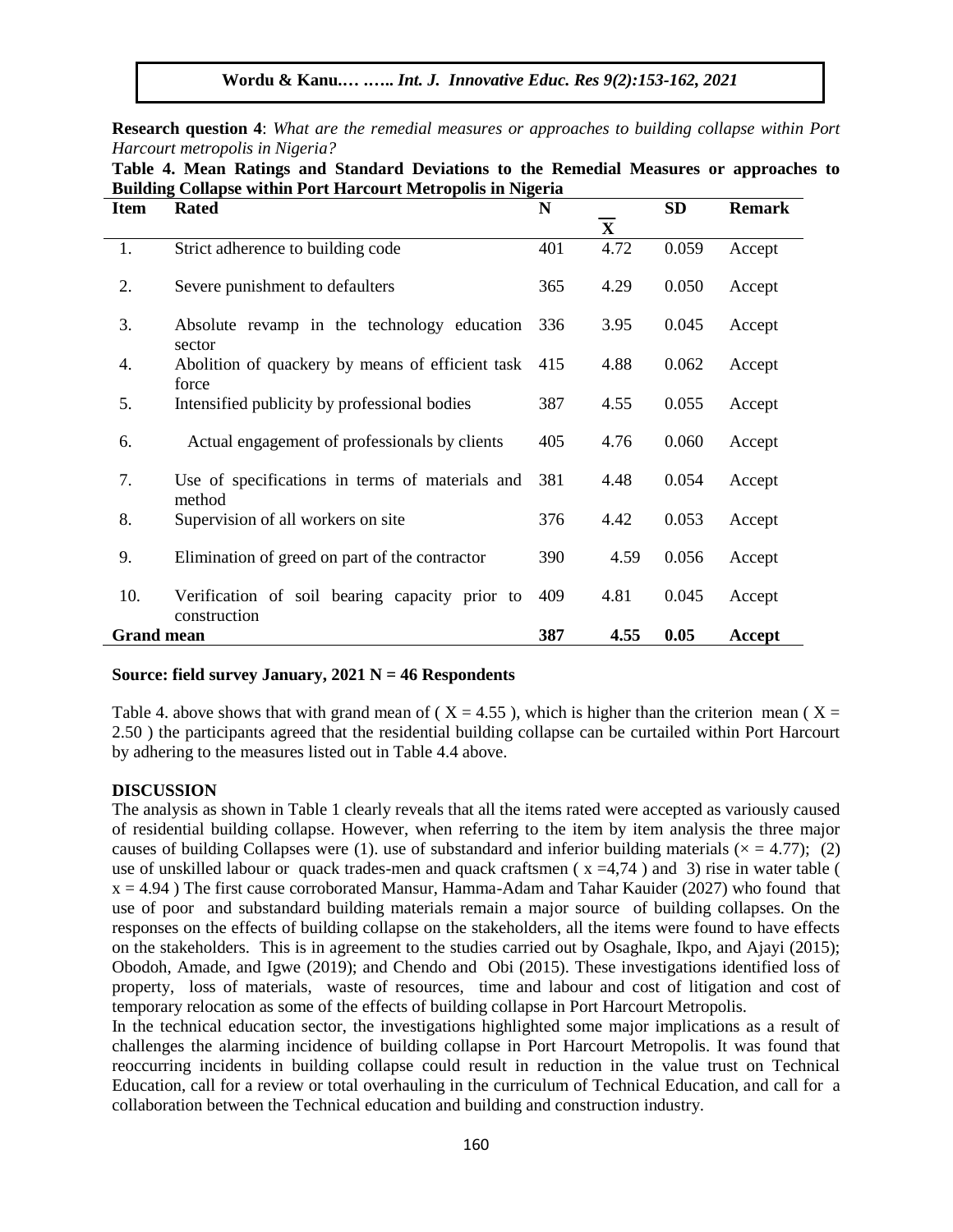It was also observed that the menace of building collapse can be reduced by strict adherence to building code, severe punishment to defaulters, absolute revamp in the technical education institutions, creation of taskforce to checkmate quackery, intensified publicity by the construction stakeholders, engagement of professionals by clients, zero tolerance for specifications in terms of materials and procedures, improved site supervision, contentment on the part of the contractor and carrying out of proper soil tests prior to construction .

#### **CONCLUSION**

From the findings, a residential building should serve its basic purpose of providing shelter and comfort to its occupants and for a building to achieve such, it must not collapse within it expected life time, Therefore, in order to ensure that this expectancy is achieved the following measures must be adopted; Strict adherence to building code will reduce building collapse, severe punishment should be meted to defaulters from adhering to building codes and regulations. In addition there should be absolute revamp in the technology education sector as an agent for Information dissemination, from schools to work sites. This will raise the consciousness of good practice in building industry. Also there should be in place a taskforce to checkmate quackery. This, no doubt will help in reducing building collapse. There should be intensified publicity by and for stakeholders in the construction.

#### **RECOMMENDATIONS**

Base on the findings of this study, the following recommendations were made;

1. There should be strict adherence of the builders to the provisions of the building code which is a comprehensive guide to any building practitioner

2. The concerned authorities should penalize defaulters in cases of building collapses, especially ones that could have been avoided

3. The technical education institutions, being the main suppliers of labour to construction industries should accept the onerous task of providing competent craftsmen and technicians to mind the building industry.

4. The relevant bodies (NIOB, NIA, NSE, NIQS etc.) should institute effective taskforce to monitor quackery in the building construction industry

5. There should be periodic publicity where the general public are sensitized on the importance of engaging the right professionals in the building construction.

6. The clients, both in private and public sectors should always engage professionals as builders.

7. That quality building materials should be used in building construction. This function will call for regular inspection of materials by Standard Organizations of Nigeria. In this regard, there should be a proper soil testing before any building will be imposed in the site

#### **REFERENCES**

- Adebayo, S. O. (2013). Improving Building Techniques, Proceedings of a Workshop on Building Collapse: Causes, Prevention and Remedies. The Nigerian Institute of Building.
- Adebowale, P. A., Gambo, M. D., Ankeli, I. A. & Daniel, I. D. (2016). The Understanding Causes of Building Collapse in the Nigeria Construction industry. *International Journal of Scientific & Engineering Research. 8, ( 7) 1729-1740.*
- Ayedun, C. A., Durodola, O. D. & Akinjare, O.O. (2012) .. An Empirical Ascertainment of the Causes of Building Failure and Collapse in Nigeria. *Mediterranean Journal of Social Science, 3 (1), 313- 322.*
- Ayeni, D. A. & Adedeji, Y. M. D. (2015). Strategies for Mitigating Building Collapse in Nigeria: Roles of Architects and other Stakeholders in the Building Industry. *Civil Engineering and Environmental Research. 7, (8) 140-148.*
- Babalola, H. I. (2015). Building Collapse: Causes and Policy Direction in Nigeria. *International Journal of Scientific Research and Innovative Technology. 2 , (8)* Retrieved: http://www.ijsrit. com